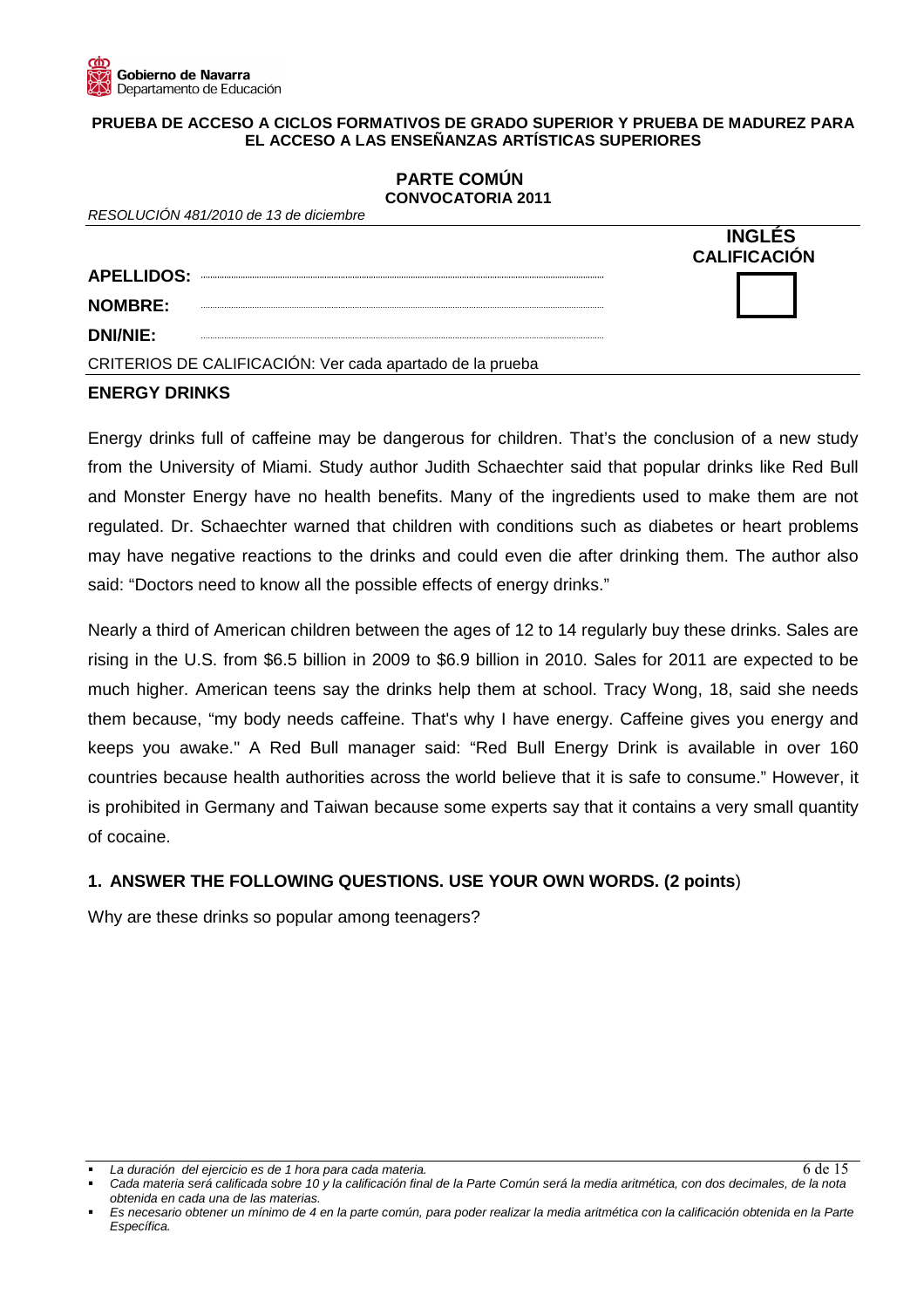

#### **PRUEBA DE ACCESO A CICLOS FORMATIVOS DE GRADO SUPERIOR Y PRUEBA DE MADUREZ PARA EL ACCESO A LAS ENSEÑANZAS ARTÍSTICAS SUPERIORES**

### **PARTE COMÚN CONVOCATORIA 2011**

RESOLUCIÓN 481/2010 de 13 de diciembre Where and why are these drinks forbidden?

# **2. ARE THESE STATEMENTS TRUE OR FALSE? JUSTIFY YOUR ANSWERS WITH WORDS OR PHRASES FROM THE TEXT. (2 points)**

- a) Energy drinks are not beneficial to children.
- b) The drinks Red Bull and Monster Energy have several health benefits.
- c) Dr. Schaechter says energy drinks can actually kill children.
- d) Sales of the drinks in the U.S. have fallen over the past two years.

### **3. FIND A WORD OR EXPRESSION IN THE TEXT WITH THE SAME MEANING. (1 POINT)**

- a) Beverages
- b) Controlled
- c) Increasing
- d) Drink (verb)

## **4. REWRITE THE SENTENCES WITHOUT CHANGING THE MEANING. (2 POINTS)**

a) The author said: "I need to give all the information to doctors"

The author said that…………………………………………………………………………..

b) Many American children buy these drinks.

These drinks……………………………………………………

c) You shouldn´t drink these energy drinks.

If I were you……………………………………………………..

d) Tracy Won is an American teen. She says that she needs caffeine to be awake.

Tracy Won……………………………………………………………..

La duración del ejercicio es de 1 hora para cada materia.

Cada materia será calificada sobre 10 y la calificación final de la Parte Común será la media aritmética, con dos decimales, de la nota obtenida en cada una de las materias.

Es necesario obtener un mínimo de 4 en la parte común, para poder realizar la media aritmética con la calificación obtenida en la Parte Específica.